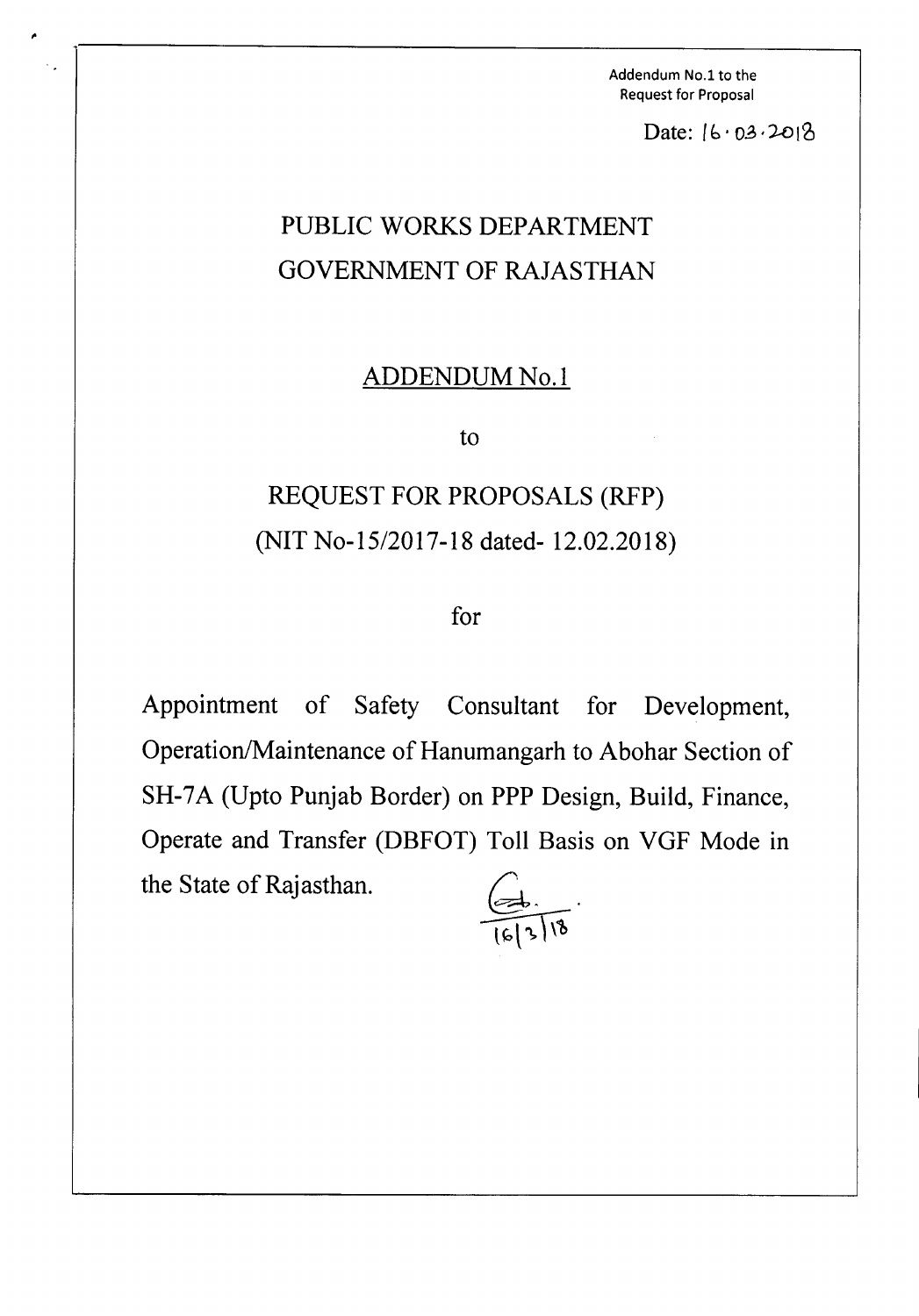Addendum No.1 to the Request for Proposal

The following is the modification to the RFP for Appointment of Safety Consultant for Development, Operation/Maintenance of Hanumangarh to Abohar Section of SH-7A (Upto Punjab Border) on PPP Design, Build, Finance, Operate and Transfer (DBFOT) Toll Basis on VGF Mode in the State of Rajasthan. The deletions from the earlier text of the RFP are indicated as strikethroughs and additions are under lined.

| S.No           | Particular                 | <b>Provision of the RFP</b>                                                                                                                                                                                                                                                                                                                                |
|----------------|----------------------------|------------------------------------------------------------------------------------------------------------------------------------------------------------------------------------------------------------------------------------------------------------------------------------------------------------------------------------------------------------|
| $\overline{1}$ | Copy<br>of<br>schedule "L" | <b>SCHEDULE - L</b>                                                                                                                                                                                                                                                                                                                                        |
|                |                            | (See <i>Clause 18.1.1</i> )                                                                                                                                                                                                                                                                                                                                |
|                |                            | <b>SAFETY REQUIREMENTS</b>                                                                                                                                                                                                                                                                                                                                 |
|                |                            | $\mathbf{1}$<br><b>Guiding principles</b>                                                                                                                                                                                                                                                                                                                  |
|                |                            | 1.1<br>Safety Requirements aim at reduction in injuries, loss of life<br>and damage to property resulting from accidents on or about<br>the Project Highway, irrespective of the person(s) at fault;                                                                                                                                                       |
|                |                            | 1.2<br>Users of the Project Highway include motorised and non-<br>motorised vehicles as well as pedestrians and animals<br>involved in, or associated with accidents. Vulnerable Road<br>Users (VRU) include pedestrians as well as riders of<br>motorised two-wheelers, bicycles and other vehicles which do<br>not provide adequate occupant protection. |
|                |                            | <u>1.3</u><br>Safety Requirements apply to all phases of construction,<br>operation and maintenance with emphasis on identification of<br>factors associated with accidents, consideration of the same,<br>and implementation of appropriate remedial measures.                                                                                            |
|                |                            | 1.4<br>Safety Requirements include measures associated with traffic<br>management and regulation such as road signs, pavement<br>marking, traffic control devices, roadside furniture, highway<br>design elements, enforcement and emergency response.                                                                                                     |
|                |                            | $\overline{2}$<br><b>Obligations of the Concessionaire</b>                                                                                                                                                                                                                                                                                                 |
|                |                            | The Concessionaire shall abide by the following insofar as<br>they relate to safety of the Users:                                                                                                                                                                                                                                                          |
|                |                            | (a)<br><b>Applicable Laws and Applicable Permits;</b>                                                                                                                                                                                                                                                                                                      |
|                |                            | (b) Manual for Safety in Road Design, issued by MoRTH;                                                                                                                                                                                                                                                                                                     |
|                |                            | (c)<br>relevant Standards/Guidelines of IRC relating to safety,<br>road geometrics, bridges, culverts, road signs,<br>pavement marking and roadside furniture;                                                                                                                                                                                             |
|                |                            | (d) provisions of this Agreement; and                                                                                                                                                                                                                                                                                                                      |
|                |                            | (e) Good Industry Practice.                                                                                                                                                                                                                                                                                                                                |
|                |                            |                                                                                                                                                                                                                                                                                                                                                            |

A.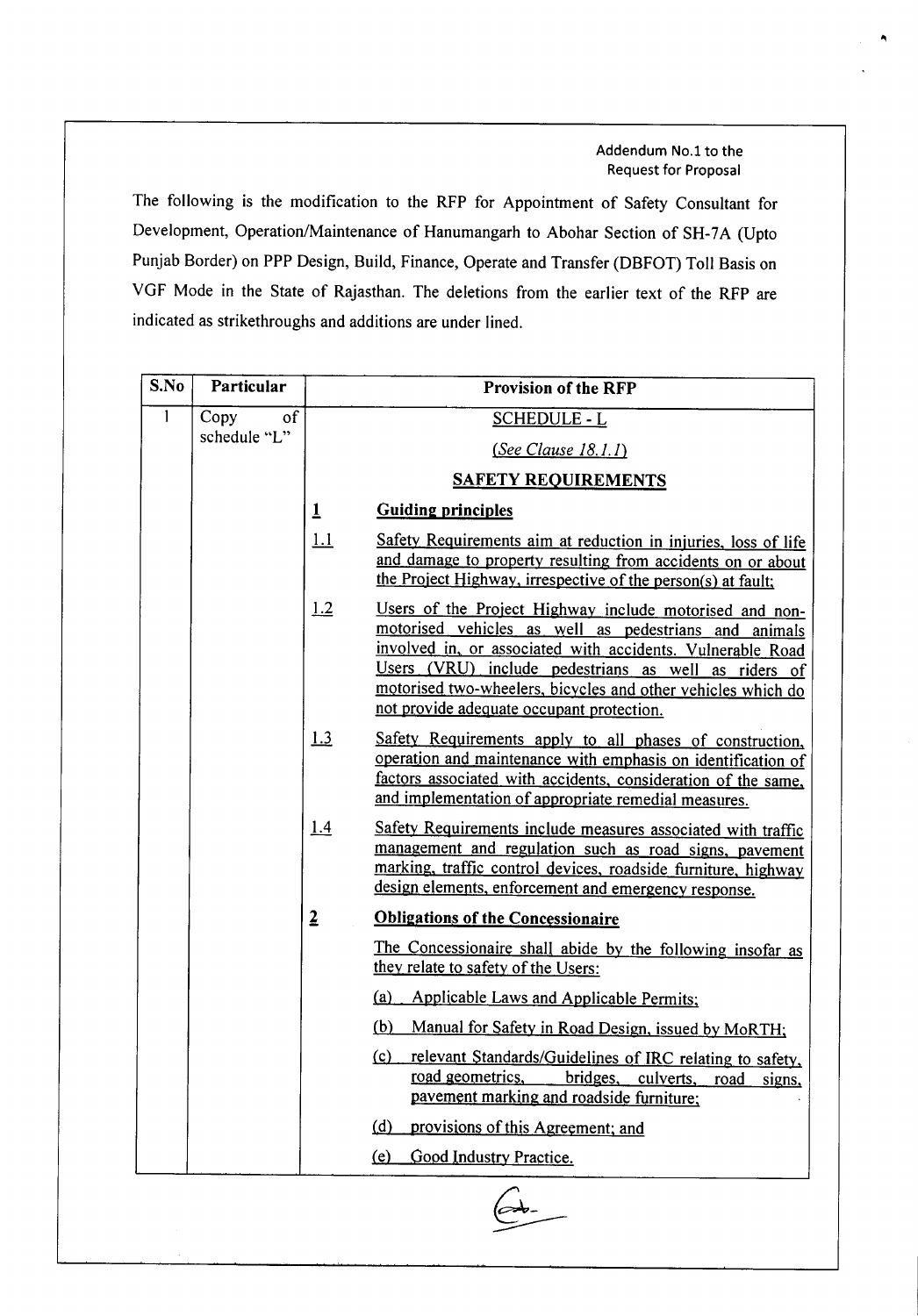|                | Addendum No.1 to the<br><b>Request for Proposal</b>                                                                                                                                                                                                                                                                                                                                                                                                                                                                                                                                                                                                                                                                                                                                                                                                                                           |
|----------------|-----------------------------------------------------------------------------------------------------------------------------------------------------------------------------------------------------------------------------------------------------------------------------------------------------------------------------------------------------------------------------------------------------------------------------------------------------------------------------------------------------------------------------------------------------------------------------------------------------------------------------------------------------------------------------------------------------------------------------------------------------------------------------------------------------------------------------------------------------------------------------------------------|
| $\mathbf{3}$   | <b>Appointment of Safety Consultant</b>                                                                                                                                                                                                                                                                                                                                                                                                                                                                                                                                                                                                                                                                                                                                                                                                                                                       |
|                | For carrying out safety audit of the Project Highway under<br>and in accordance with this Schedule-L, the Authority shall<br>appoint from time to time, one or more qualified firms or<br>organisations as its consultants (the "Safety Consultant"). The<br>Safety Consultant shall employ a team comprising, without<br>limitation, one road safety expert and one traffic planner to<br>undertake safety audit of the Project Highway.                                                                                                                                                                                                                                                                                                                                                                                                                                                     |
| $\overline{4}$ | <b>Safety measures during Development Period</b>                                                                                                                                                                                                                                                                                                                                                                                                                                                                                                                                                                                                                                                                                                                                                                                                                                              |
| <u>4.1</u>     | No later than 90 (ninety) days from the date of this<br>Agreement, the Authority shall appoint a Safety Consultant<br>for carrying out safety audit at the design stage of the Project.<br>The Safety Consultant shall collect data on all fatal crashes<br>and other road accidents which occurred on the Project<br>Highway in the preceding two years by obtaining copies of<br>the relevant First Information Reports (FIRs) from the police<br>stations having jurisdiction. The information contained in<br>such FIRs shall be summarised in the form prescribed by IRC/<br>PWD for this purpose and the data shall be analysed for the<br>type of victims killed or injured, impacting vehicles, location<br>of accidents and other relevant factors.                                                                                                                                  |
| 4.2            | The Concessionaire shall provide to the Safety Consultant, in<br>four copies, the relevant drawings containing the design<br>details that have a bearing on safety of Users (the "Safety<br>Drawings"). Such design details shall include horizontal and<br>vertical alignments; sightlines; layouts of intersections;<br>interchanges; road cross-section; bridges and culverts; side<br>drains; provision for parked vehicles, slow moving vehicles<br>(tractors, bullock carts, bicycles) and pedestrians; bus bays;<br>truck lay-bys; and other incidental or consequential<br>information. The Safety Consultant shall review the design<br>details and forward 3 (three) copies of the Safety Drawings<br>with its recommendations, if any, to the Independent Engineer<br>who shall record its comments, if any, and forward one copy<br>each to the Authority and the Concessionaire. |
| 4.3            | The accident data and the design details shall be compiled,<br>analysed and used by the Safety Consultant for evolving a<br>package of recommendations consisting of safety related<br>measures for the Project Highway. The safety audit shall be<br>completed in a period of three months and a report thereof<br>(the "Safety Report") shall be submitted to the Authority, in 5<br>(five) copies. One copy each of the Safety Report shall be<br>forwarded by the Authority to the Concessionaire and the<br>Independent Engineer forthwith.                                                                                                                                                                                                                                                                                                                                              |
| 4.4            | The Concessionaire shall endeavour to incorporate the<br>recommendations of the Safety Report in the design of the<br>Project Highway, as may reasonably be required<br>$-$ in                                                                                                                                                                                                                                                                                                                                                                                                                                                                                                                                                                                                                                                                                                                |

.'

 $\overline{a}$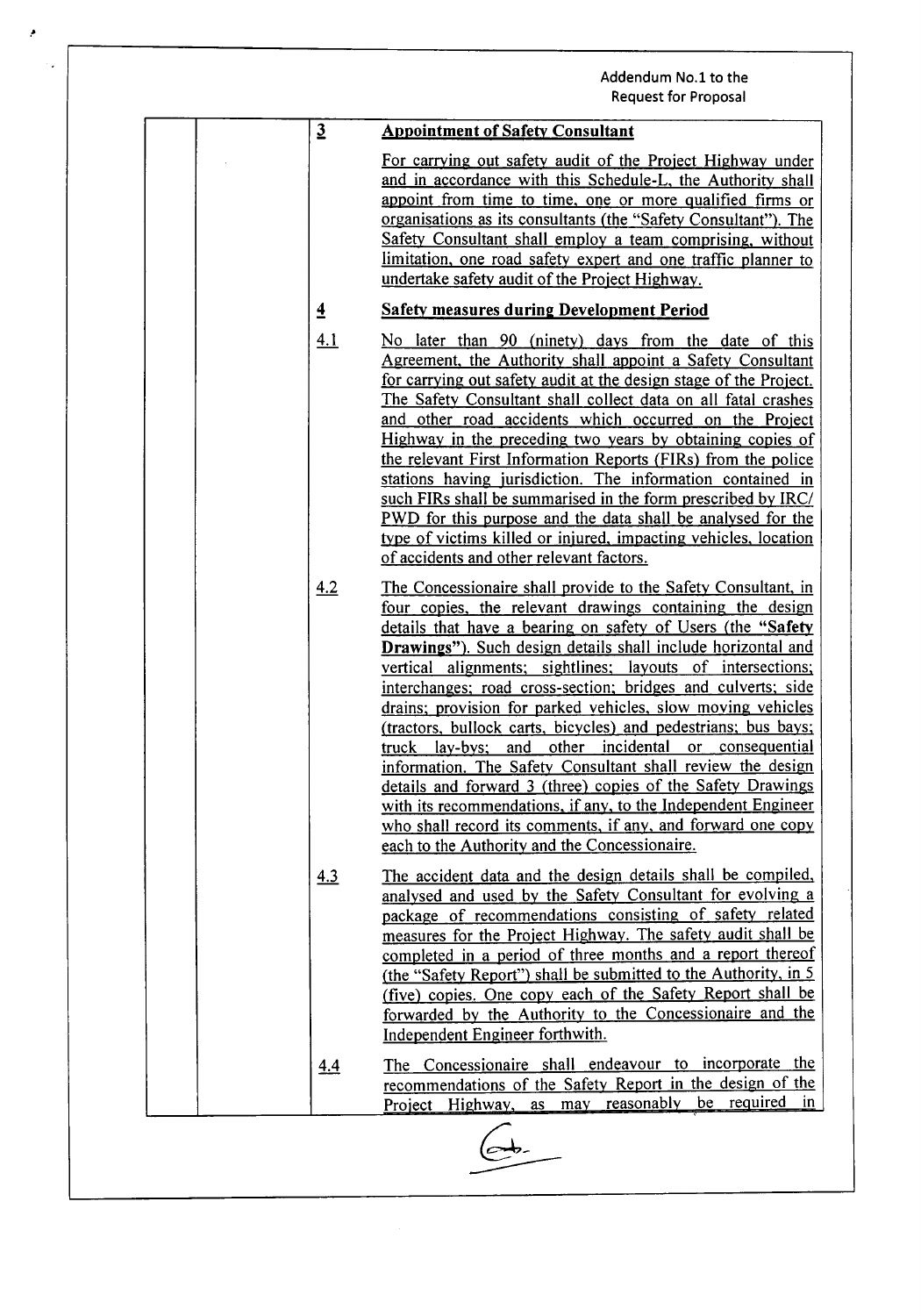Addendum No.1 to the Request for Proposal

| <u>4.5</u>     | accordance with Applicable Laws, Applicable Permits,<br>Manuals and Guidelines of PWD and IRC, Specifications and<br>Standards, and Good Industry Practice. If the Concessionaire<br>does not agree with any or all of such recommendations, it<br>shall state the reasons thereof and convey them to the<br>Authority forthwith. In the event that any or all of the works<br>and services recommended in the Safety Report fall beyond<br>the scope of Schedule-B, Schedule-C or Schedule-D, the<br>Concessionaire shall make a report thereon and seek the<br>instructions of the Authority for funding such works in<br>accordance with the provisions of Article 18.<br>Without prejudice to the provisions of Paragraph 4.4, the<br>Concessionaire and the Independent Engineer shall, within 15<br>(fifteen) days of receiving the Safety Report, send their<br>respective comments thereon to the Authority, and no later<br>than 15 (fifteen) days of receiving such comments, the<br>Authority shall review the same alongwith the Safety Report<br>and by notice direct the Concessionaire to carry out any or all<br>of the recommendations contained therein with such<br>modifications as the Authority may specify; provided that any<br>works or services required to be undertaken hereunder shall be<br>governed by the provisions of Article 18. |
|----------------|---------------------------------------------------------------------------------------------------------------------------------------------------------------------------------------------------------------------------------------------------------------------------------------------------------------------------------------------------------------------------------------------------------------------------------------------------------------------------------------------------------------------------------------------------------------------------------------------------------------------------------------------------------------------------------------------------------------------------------------------------------------------------------------------------------------------------------------------------------------------------------------------------------------------------------------------------------------------------------------------------------------------------------------------------------------------------------------------------------------------------------------------------------------------------------------------------------------------------------------------------------------------------------------------------------------------------------------------------------------------|
| $\overline{5}$ | <b>Safety measures during Construction Period</b>                                                                                                                                                                                                                                                                                                                                                                                                                                                                                                                                                                                                                                                                                                                                                                                                                                                                                                                                                                                                                                                                                                                                                                                                                                                                                                                   |
| 5.1            | A Safety Consultant shall be appointed by the Authority, no                                                                                                                                                                                                                                                                                                                                                                                                                                                                                                                                                                                                                                                                                                                                                                                                                                                                                                                                                                                                                                                                                                                                                                                                                                                                                                         |
|                | later than 4 (four) months prior to the expected COD, for<br>carrying out a safety audit of the completed Construction<br>Works.                                                                                                                                                                                                                                                                                                                                                                                                                                                                                                                                                                                                                                                                                                                                                                                                                                                                                                                                                                                                                                                                                                                                                                                                                                    |
| 5.2            | The Safety Consultant shall collect and analyse the accident<br>data for the preceding two years in the manner specified in<br>Paragraph 4.1 of this Schedule L. It shall study the Safety<br>Report for the Development Period and inspect the Project<br>Highway to assess the adequacy of safety measures. The<br>Safety Consultant shall complete the safety audit within a<br>period of 4 (four) months and submit a Safety Report<br>recommending a package of additional road safety measures,<br>if any, that are considered essential for reducing accident<br>hazards on the Project Highway. Such recommendations shall<br>be processed, mutatis mutandis, and acted upon in the manner<br>set forth in Paragraphs 4.3, 4.4 and 4.5 of this Schedule-L.                                                                                                                                                                                                                                                                                                                                                                                                                                                                                                                                                                                                  |
| 5.3            | The Concessionaire shall make adequate arrangements during<br>the Construction Period for the safety of workers and road<br>Users in accordance with the guidelines of IRC for safety in<br>construction zones, and notify the Authority<br>and the<br>Independent Engineer about such arrangements.                                                                                                                                                                                                                                                                                                                                                                                                                                                                                                                                                                                                                                                                                                                                                                                                                                                                                                                                                                                                                                                                |
| <u>6</u>       | <b>Safety measures during Operation Period</b>                                                                                                                                                                                                                                                                                                                                                                                                                                                                                                                                                                                                                                                                                                                                                                                                                                                                                                                                                                                                                                                                                                                                                                                                                                                                                                                      |
| <u>6.1</u>     | The Concessionaire shall develop, implement and administer<br>a surveillance and safety programme for Users, including                                                                                                                                                                                                                                                                                                                                                                                                                                                                                                                                                                                                                                                                                                                                                                                                                                                                                                                                                                                                                                                                                                                                                                                                                                              |
|                |                                                                                                                                                                                                                                                                                                                                                                                                                                                                                                                                                                                                                                                                                                                                                                                                                                                                                                                                                                                                                                                                                                                                                                                                                                                                                                                                                                     |